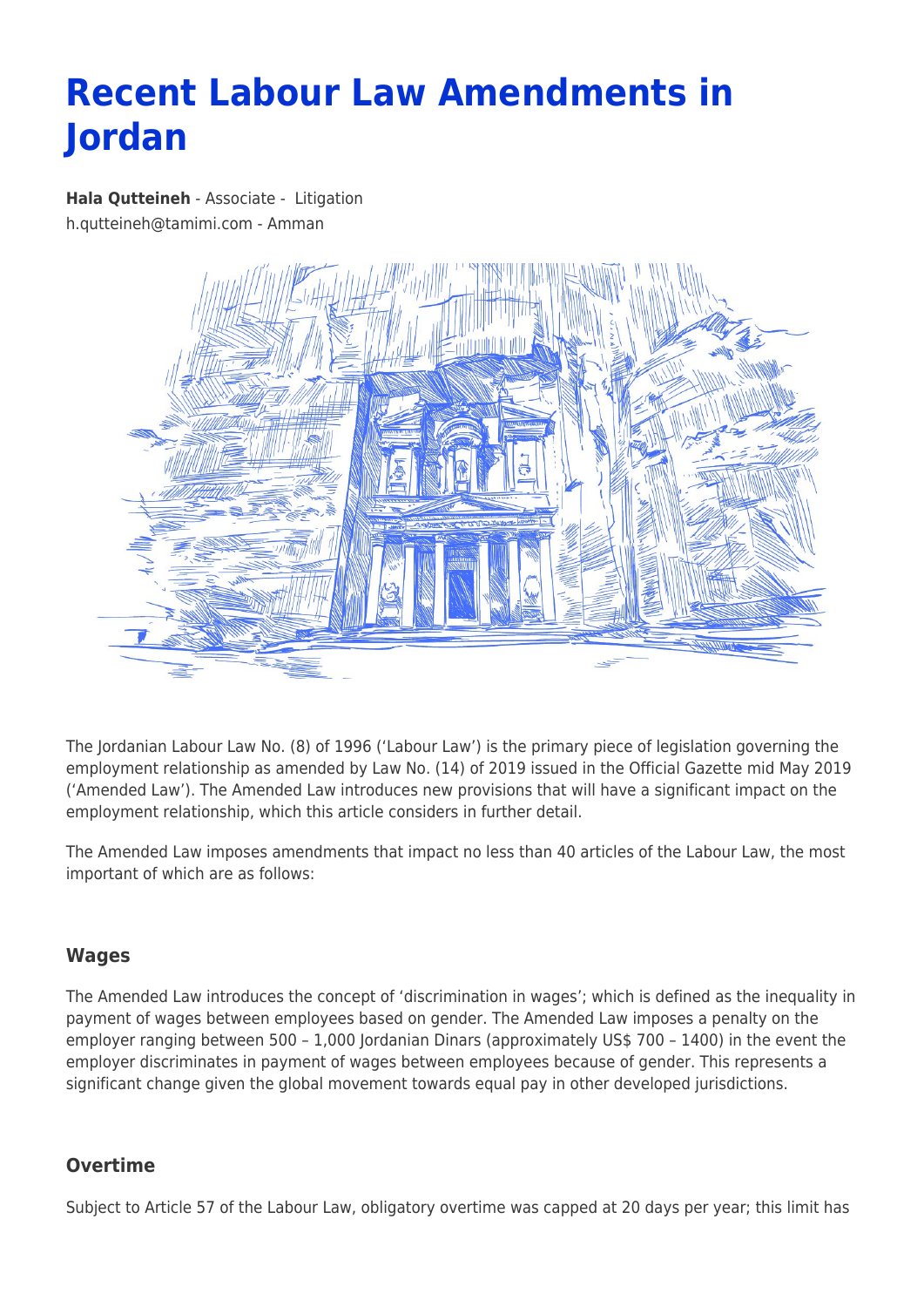now been increased, subject to the Amended Law, to 30 days per year.

### **Paternity Leave**

The Amended Law grants new fathers three days leave from work with full pay after the birth of a child whereas the Labour Law previously made no provision for paternity leave. Again, this is an interesting and progressive development on the part of the Jordanian legislators.

### **Annual Leave**

Although annual leave has not been increased, the Amended Law enables an employee to avail of payment in lieu of leave, in the event that the employer fails to approve the employee's annual leave for a consecutive period of two years.

#### **Childcare**

Article 72 of the Labour Law required an employer to establish a nursery in the workplace, subject to specific conditions, which were modified by the Amended Law. Previously this obligation was triggered when 20 or more female employees or more in the workplace. However, the Amended Law removes this condition. Instead of focusing on the number of working mothers with children, the Amended Law requires an employer to offer childcare facilities where, amongst the female employees in a company, there are 15 or more children under five years of age.

#### **Retirement**

The Amended Law emphasises the right to extend the enforceability of the employment contract even after the age of retirement. Previously automatic termination of employment relationships was triggered upon the employee reaching the age of retirement. Further to the Amended Law, it is now subject to the employee satisfying all retirement conditions mentioned under applicable laws which are not solely limited to age, but also to payment of required subscriptions.

#### **Disputes**

Any dispute regarding wages was previously resolved by the Wage Authority as long as the employee, in question, was still under the umbrella of employment. Under the Amended Law, the Wage Authority is now entitled to resolve disputes regarding wages including late payment, discrimination in payment, unjustified deductions and other elements, not only while the employee is employed but also for a period of six months after termination should the contract be unilaterally terminated by the employee.

The Amended Law allows employees to represent themselves before the Magistrates Courts should the dispute relate to wages. This provision was contentious as, in the opinion of several law practitioners, it potentially breached the general principle obliging all claimants to seek legal representation before courts for claims exceeding JOD 1,000 (approximately US\$ 1400). The Amended Law includes a stand-alone provision imposing certain procedures that should be followed (and potentially compensation that should be paid) by the employer in the event that the court determines that the employee's claim is lawful.